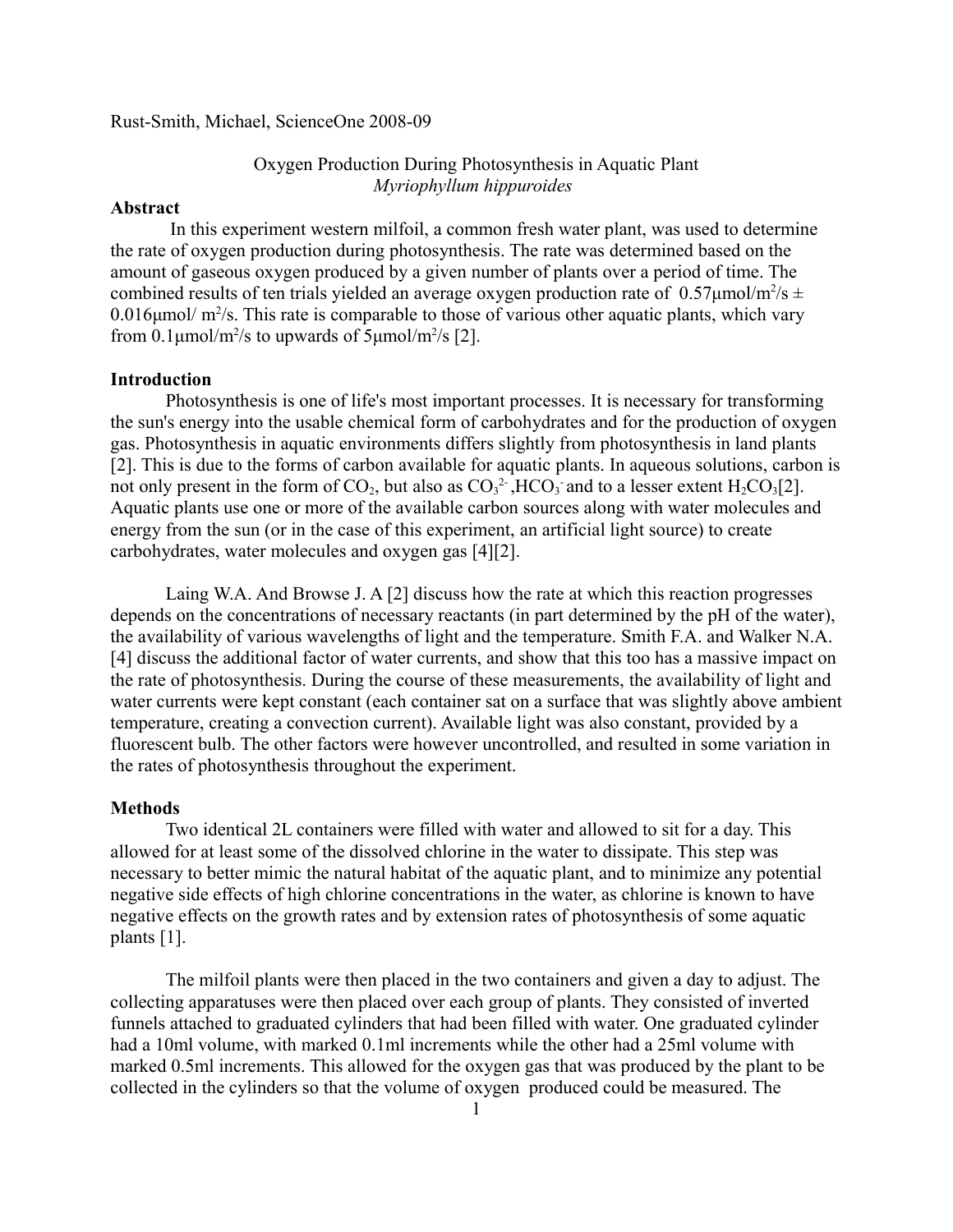containers were isolated from sunlight, as it was too variable a light source, and instead placed in front of a 15 Watt compact fluorescent light which was kept on for 14 hours a day.

 Throughout the day, the amount of oxygen gas that had accumulated in the cylinder was recorded. Each morning the cylinders were refilled with water so that a new trial could be preformed. The experimental set up is shown in figure 1.



Fig. 1 Apparatus used for collecting oxygen during photosynthesis.

A total of 10 trials were preformed, always with two preformed in unison to maximize efficiency. No more than two trials were possible at a time because of limited available supplies. Of the 10 trials, three used four milfoil plants, three used nine plants and four used six plants. The water temperature varied with the ambient temperature of the room, which ranged from 23<sup>o</sup>C to  $30^{\circ}$ C.

## **Results & Discussion**

Data was collected in the form of the volume of gas present in the graduated cylinder at a given time after the start of the trial. This raw data, displayed in figure 2, showed useful information about the system but had to be refined before it could be used to determine the rate of oxygen production.



Fig 2 The amount of oxygen gas recorded in a graduated cylinder as photosynthesis occurred. The initial volumes are not pure oxygen, but a mixture of atmospheric gases that were trapped in the cylinder during set up of the trial. The points in red have an uncertainty of 0.2ml, while the points in green have an uncertainty of 0.05ml.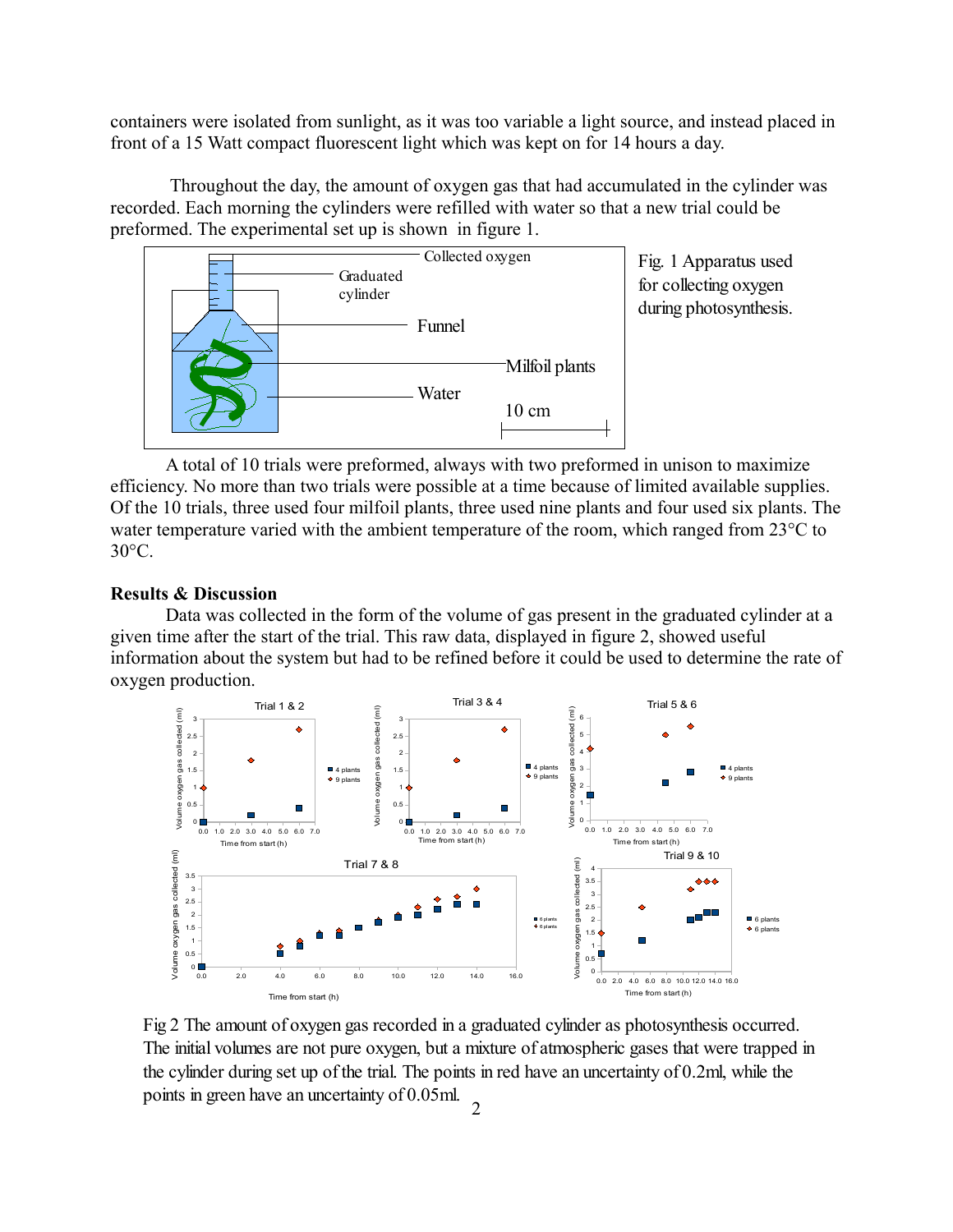The vertical shift in the graphs in figure 2 are artifacts of the experimental method, since some gas was trapped in the graduated cylinders before photosynthesis began. The trends are linear for the shorter trials, but appear to have a negative concavity toward the end of the longer trials. It appears that the rate of photosynthesis decreases after around 12 consecutive hours of light (evident in trials 7 through 10). This may relate to changes in the plants physiology due to its circadian rhythm, and is beyond the scope of this paper.

To create a more meaningful representation of the data, the initial volume present in the cylinder was subtracted, giving the total volume of oxygen gas produced by the plants in the container over the course of the trial. This value was then divided by the number of plants present, to give a the oxygen produced over the course of each trial by each individual plant. All of the trials were plotted on the same axis allowing for a determination of the average rate of oxygen production per plant, as shown in figure 4.



Fig 4 The volume of O<sub>2</sub> collected per plant over the course of each trial. Results for all ten trials shown with average(solid blue), min and max feasible (red dashed) trend lines.

To determine the likely range of values for the rate of oxygen production per plant, a minimum and a maximum feasible slope were determined. The average of these two slopes gave the best approximation of the rate, while the difference between the two gave a good approximation of the uncertainty. The minimum slope was determined to be 0.020ml/hour/plant while the maximum slope was determined to be 0.0357ml/hour/plant. The combined data showed an average trend of 0.028ml oxygen produced by each plant each hour plus or minus 0.0077ml/hour/plant.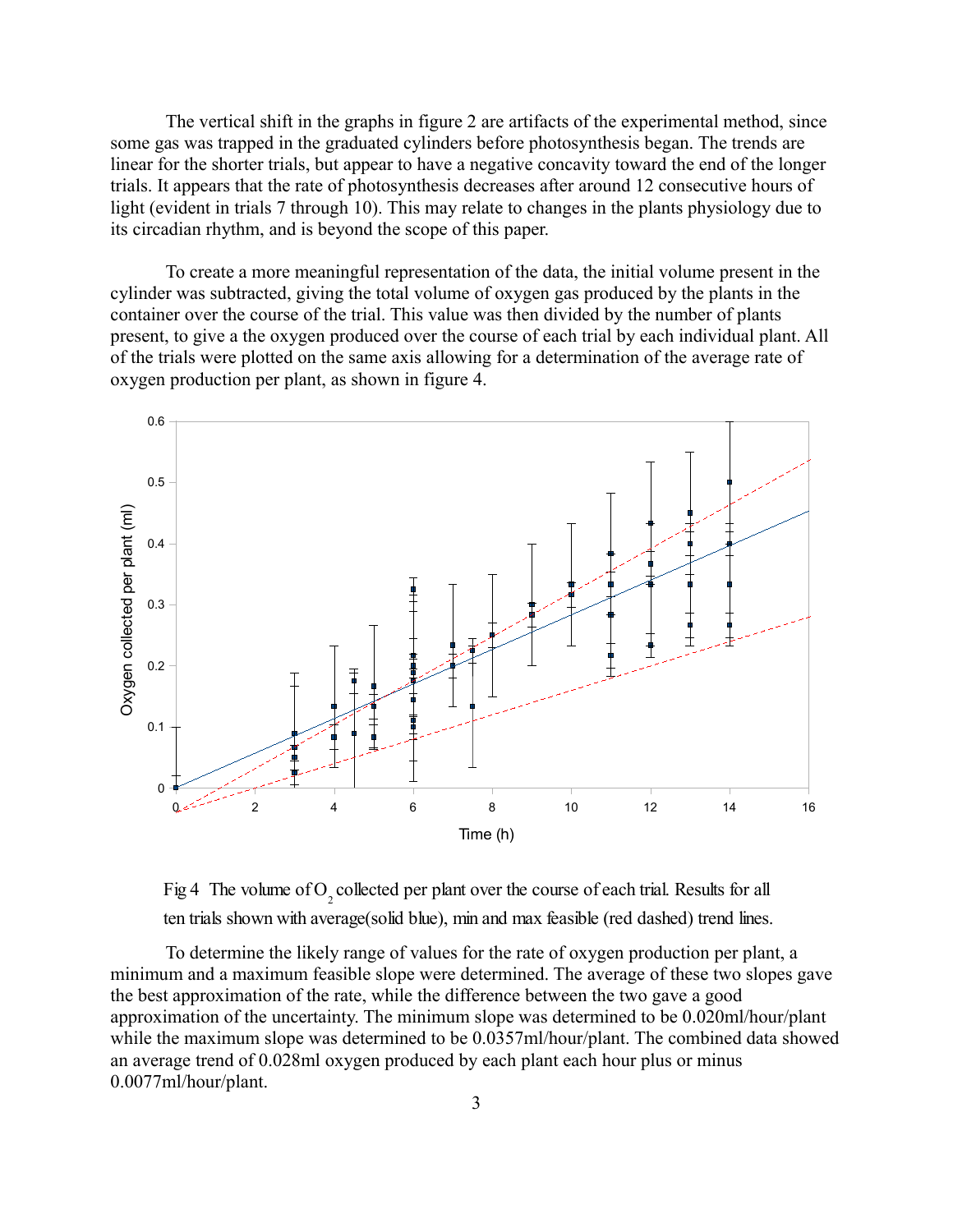Laing W.A. and Browse J. A [2] report photosynthesis rates (rate of  $O<sub>2</sub>$  production) of  $0.71 \mu$ mol/m<sup>2</sup>/s to  $2.01 \mu$ mol/m<sup>2</sup>/s, depending on the surrounding carbonate ion concentration, for the aquatic plant *Egeria densa*. Sand-Jensen [4] reports rates between 100nmol/m<sup>2</sup>/s (0.1μmol/ m<sup>2</sup>/s) and 1200nmol/m<sup>2</sup>/s (1.2μmol/m<sup>2</sup>/s) for *Chara corallina*, depending on the pH of the plant's surroundings. A third report shows data on rates of  $CO<sub>2</sub>$  consumption by a wide variety of aquatic plants, which can be directly compared to  $O_2$  production, since the two molecules appear in the stoichiometric photosynthesis equation in a one to one ratio [3]. Although the results vary from plant to plant and depending on the surrounding conditions, 67% of photosynthetic aquatic communities had photosynthesis rates below  $5\mu$ mol/m<sup>2</sup>/s [3]. This figure is not limited to aquatic plants, it includes algal and phytoplankton communities which can have photosynthetic rates upwards of  $20 \mu \text{mol/m}^2/\text{s}$ . The cells in aquatic plants have more diverse functions than those in other photosynthetic aquatic communities, with only a small portion of the cells being devoted specifically to carrying out photosynthesis. It is likely that the oxygen production rates for aquatic plants will be significantly lower than  $5 \mu \text{mol/m}^2/\text{s} [3]$ .

To make a meaningful comparison between established rates of photosynthesis and the results obtained through this measurement, the results must first be converted into units of μmol/ m<sup>2</sup>/s. To do this, the volume of oxygen must be converted into an amount, using the ideal gas equation and assuming approximately standard pressure (P=100kPa) and a temperature of roughly  $25^{\circ}$ C (T=298K).

### $N=PV/RT(1)$

Using equation (1) the rate of 0.028ml/h/plant translates roughly to 0.113μmol/h/plant. The conversion to seconds is one of simply dividing this rate by 3600s/h, giving a rate of  $3.14x10^{-5}$ µmol/s/plant. Finally, the rate must also be put in terms of the area of plant cover instead of the number of plants involved. To do this the approximate area covered by one plant was calculated. The funnel placed over the plants had a diameter of 0.065m, and therefor an area of 0.0033m<sup>2</sup>. This area enclosed roughly six plants, meaning that one plant covered an area of about 5.5x10<sup>-4</sup>m<sup>2</sup>. After the conversion, the final rate is given as 5.7x10<sup>-7</sup>mol/ m<sup>2</sup>/s  $\pm$  1.6x10<sup>-8</sup>mol/ m<sup>2</sup>/s or  $0.57 \mu$ mol/m<sup>2</sup>/s  $\pm 0.016 \mu$ mol/ m<sup>2</sup>/s.

### **Conclusion**

The determined photosynthesis rate of  $0.57 \mu$ mol/m<sup>2</sup>/s  $\pm 0.016 \mu$ mol/m<sup>2</sup>/s is at the lower end of the rates shown in the literature. This could be attributed to several factors, the most likely of which is the fact that water was stagnant, in that there was very little current around the plants. This means that the amount of carbon available to the plants was likely lower than in the average aquatic system [4], because no new dissolved carbon was cycled into the water surrounding the plants. Additionally, there would have been a thick unstirred layer in the water surrounding the plants, meaning that once the carbonate ions close to the plant had been used up, it was unlikely that carbonate ions elsewhere in the solution would have been moved close to the plant's membranes to be taken up [4]. Smith F.A. and Walker N.A. [4] Conducted a series of experiments that showed that the photosynthesis rate of plants increases with increased water circulation, with rates dropping to  $0 \mu$ mol/ m<sup>2</sup>/s after an extended period of time with no circulation [4]. So while the determined value is low, it is not unreasonably so. This rate tells us that western milfoil is not going to play a major role in the cycling of carbon dioxide and oxygen in an ecosystem unless there are extremely large quantities of it present.